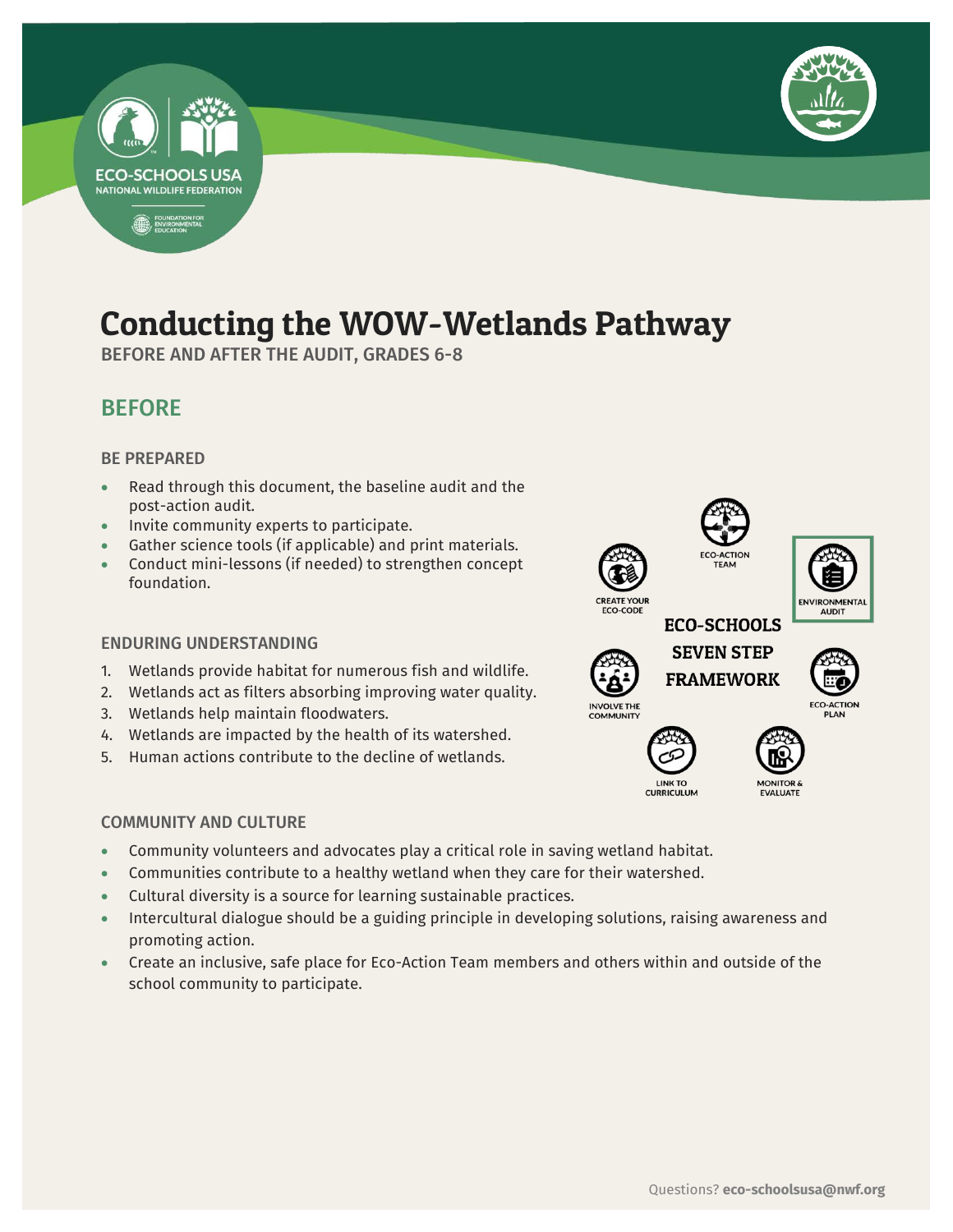

2 of 4

#### INTERDISCIPLINARY CONNECTIONS

HOOLS US

- Math Create a time series graph that shows how soil quality and temperature change through the seasons. Is there a relationship between any of the variables?
- $\bullet$  Science Wetlands play a significant role when considering coastal communities resilience to extreme weather. Investigate grey, green and brown infrastructure and how man-made and natural systems are being used to build coastal community resilience.
- Engineering What is a constructed wetland? What have engineers learned from the few remaining (relatively speaking) natural wetlands in order to create, install and maintain constructed wetlands in urban centers and other locations around the nation?
- Technology Strategize how to increase awareness and support for wetland restoration and use a digital storytelling platform to disseminate the stories and engage the community.



# SUSTAINABLE C

In 2016, seventeen Global Goals for Sustainable Development were adopted by world leaders at a United Nations Summit. These goals universally apply to all countries, therefore Eco-Schools USA is committed to doing our part. Over the next fifteen years, efforts will be made by governments, institutions and citizens all across the globe to end all forms of poverty, fight inequalities and tackle climate change, while ensuring nobody is left behind.







Protect, restore and promote sustainable use of terrestrial ecosystems, sustainably manage forests, combat desertification and halt and reverse land degradation and biodiversity loss.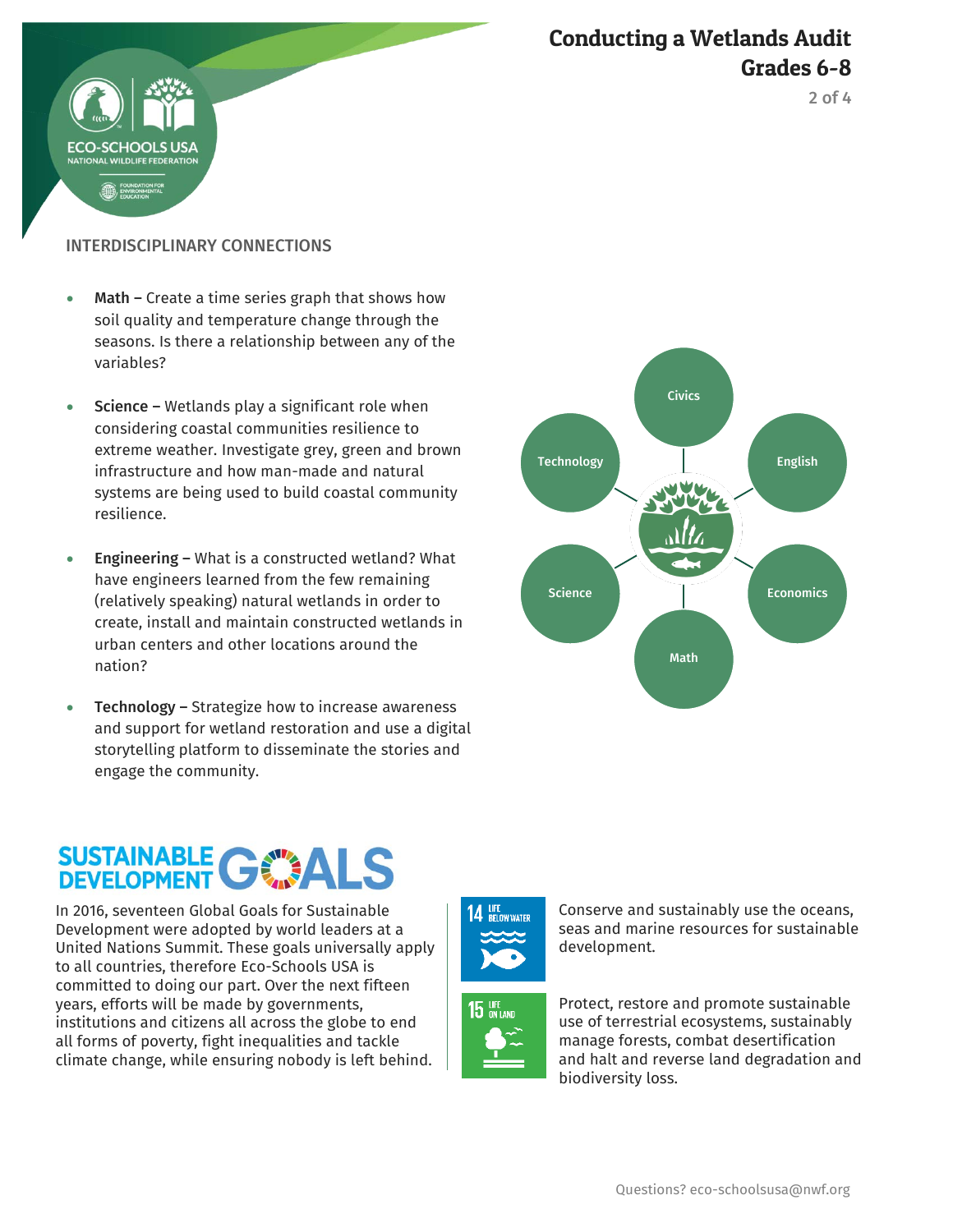

#### GATHER THE FOLLOWING MATERIALS

- student worksheet(s)  $\bullet$  audit form  $\bullet$  clip boards
- 
- macroinvertebrate studies kits water and soil testing kits
- 
- 
- 
- (optional)
- Fieldscopes (optional)  $\bullet$  Binoculars (optional)  $\bullet$  SEEK app (optional)
- 
- science notebook secchi disk\* regional and/or state plant and animal field guides
	- soil and water temperature probes (optional)
	-

Conducting a Wetlands Audit

#### **PROCEDURE**

- 1. Before the audit, contact local experts who are willing to assist. These individuals can provide more in depth understanding and can help direct the team when questions arise and/or concerns arise.
- 2. Read through the audit. As an Eco-Action Team determine, based on the size of your school and the tasks to be completed, how much time will be needed to complete the baseline or post-action audit.
- 3. As a team, find the best locations on the school grounds or within the surrounding community to conduct investigations.
- 4. Conduct the baseline audit and make plans to conduct the post-action audit.
- 5. Analyze the results and develop an action plan.
- 6. Frequently communicate results and plans with the school and community.

#### DASHBOARD METRIC

How many actions did students take to improve watershed health?

#### **\*DIY Secchi Disk**

- <https://zebrazapps.com/embed/#/b2f40eb4598249c19bc3028ca532eb55>
- <http://www.des.nh.gov/organization/divisions/water/wmb/vlap/documents/secchi.pdf>



3 of 4

Grades 6-8